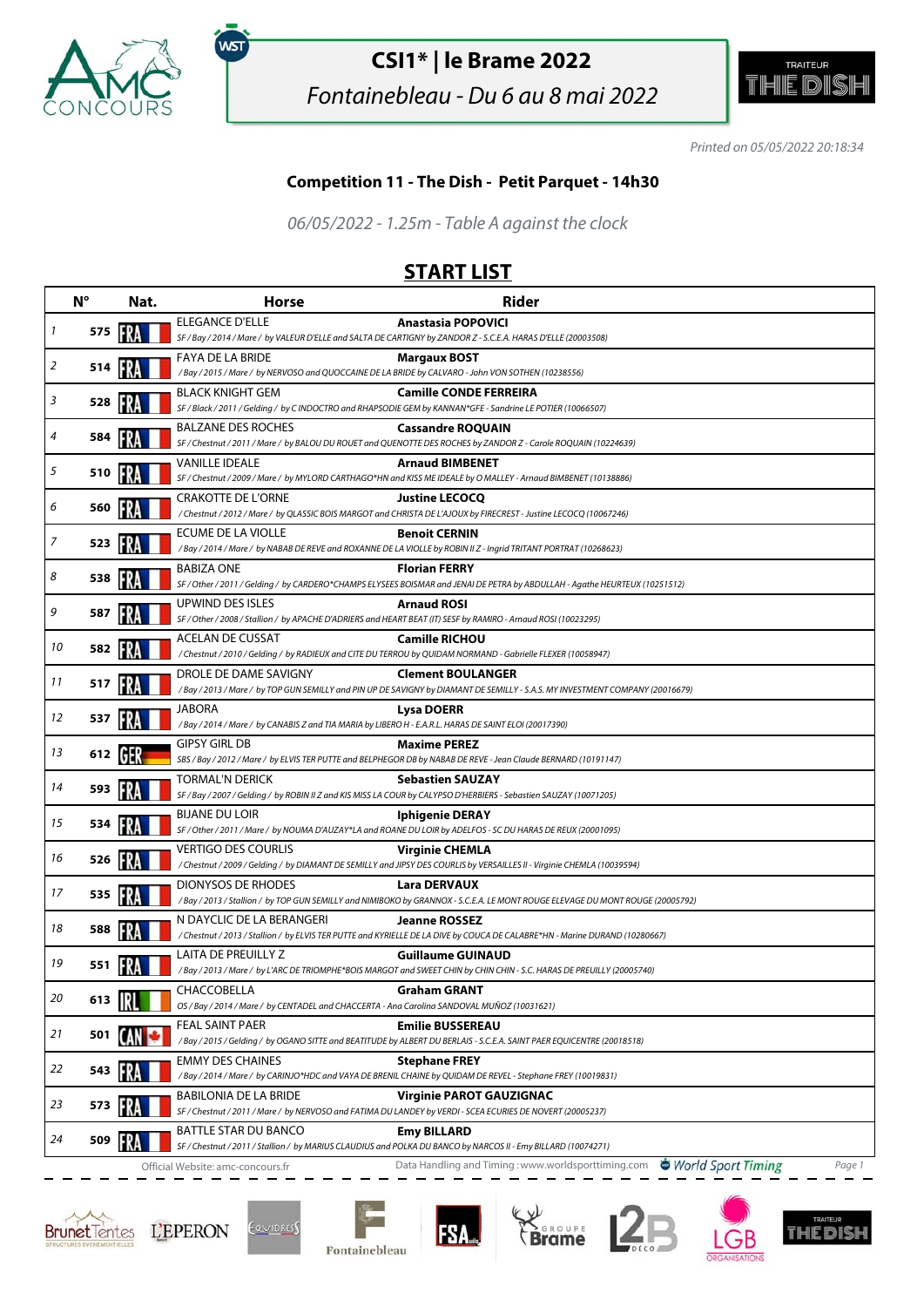### **START LIST**

|    | $N^{\circ}$    | Nat. | <b>Horse</b>                                                                                                                         | <b>Rider</b>                                                                                                                                                              |  |  |  |  |  |
|----|----------------|------|--------------------------------------------------------------------------------------------------------------------------------------|---------------------------------------------------------------------------------------------------------------------------------------------------------------------------|--|--|--|--|--|
| 25 | 558            |      | ETINCELLE D'ALLOU                                                                                                                    | <b>Julie LAYLY</b><br>/ Other / 2014 / Mare / by CABDULA DU TILLARD and VERDENNE D'ALLOU by QUITE EASY - Julie LAYLY (10173048)                                           |  |  |  |  |  |
| 26 | 590            |      | <b>CHAMAN DECHAINE</b>                                                                                                               | <b>Gaelle ROTKOPF</b><br>/ Other / 2012 / Gelding / by KANNAN and PRINCESS ROUGE by FIRST BRIDE - Damien ROTKOPF (10084743), Gaelle ROTKOPF (10095784)                    |  |  |  |  |  |
| 27 | 569            |      | BEAUTIFUL DE BRIAND                                                                                                                  | <b>Sandrine MARIANI</b><br>/Grey / 2011 / Gelding / by WINNINGMOOD VD ARENBERG and KIVA D'HELBY by QREDO DE PAULSTRA - S.A.R.L. GOLDEN HORSE COMMERCE (20019220)          |  |  |  |  |  |
|    | BREAK - 8 MIN. |      |                                                                                                                                      |                                                                                                                                                                           |  |  |  |  |  |
| 28 | 506            |      | CIGALE DE GROOM                                                                                                                      | <b>Romane BAUDAT</b><br>/Bay / 2012 / Mare / by READY BOY DES FORETS*HN and ROMY DE GROOM by GENTLEMAN PLATIERE - SARL ECURIE BOST (20001108)                             |  |  |  |  |  |
| 29 | 599            |      | <b>FELIX D'ARGOUGES</b>                                                                                                              | <b>Valentin SINGER</b><br>/Bay/2015/Gelding/by BISQUET BALOU CVD MISPEL and JUNGFRAU PIERREVILLE by SABLE ROSE - EARL HARAS DE FONTAINEBLEAU (20006178), Magali           |  |  |  |  |  |
| 30 | 606            |      | <b>MIDNIGHT KISS</b>                                                                                                                 | Sacha TURPIN<br>/ Other / 2012 / Mare / by MYLORD CARTHAGO and CATALANIA by CASSINI II - Pierrick TURPIN (10278688), Sacha TURPIN (10278674)                              |  |  |  |  |  |
| 31 | 601            |      | LUCY VAN 'T PRINSENVELD<br>BWP / Bay / 2011 / Mare / by NABAB DE REVE and TATCHINO by CALYPSO II - E.U.R.L. PELLON MAISON (20016687) | <b>Marc TAUPENOT</b>                                                                                                                                                      |  |  |  |  |  |
|    |                |      | <b>ECLAIREUR DE BRIERE</b>                                                                                                           | Alicia HEINIGER                                                                                                                                                           |  |  |  |  |  |
| 32 | 619            |      |                                                                                                                                      | SF / Bay / 2014 / Gelding / by TSUNAMI DE HUS and SYLVIANE DE BRIERE by DORMANE DU PUY - Alicia HEINIGER (10025852)                                                       |  |  |  |  |  |
| 33 | 616            |      | <b>IRISH DU CAILLOU</b>                                                                                                              | <b>Lisa NOOREN</b><br>/ Chestnut / 2014 / Mare / by ELVIS TER PUTTE and BRITISH DU CAILLOU by RIESLING DU MONSELET - S.A.R.L. ECURIE PELLON MAISON (20005679), S.A.R.L. L |  |  |  |  |  |
| 34 | 520            |      | ERWINN VAN BROEKHOVEN WS Z                                                                                                           | <b>Elena BRIENS</b><br>/Grey / 2014 / Gelding / by ECHO VAN HET NEERENBOSCH and WHITNEY W Z by WINNINGMOOD VD ARENBERG - Pascal RUMEAU (10266350)                         |  |  |  |  |  |
| 35 | 592            |      | <b>DRIMAR MAIL</b>                                                                                                                   | <b>Vincent ROUSSEAU</b><br>/Bay / 2013 / Gelding / by MONTENDER and PRIMA MAIL by ALLIGATOR FONTAINE - Vincent ROUSSEAU (10086287)                                        |  |  |  |  |  |
| 36 | 611            |      | <b>CHEYENNE DE PION PARA</b>                                                                                                         | <b>Amelie BIRKLE</b><br>/ Bay / 2012 / Mare / by APACHE D'ADRIERS and MULANE DE MEHON by QUEL TYPE D'ELLE - Michaela BIRKLE (10239788)                                    |  |  |  |  |  |
| 37 | 608            |      | CHIVA Z                                                                                                                              | <b>Nicolas VANPOUCKE</b><br>ZANG / Bay / 2009 / Mare / by CHIPPENDALE Z and VIKA VH SPREUWERSHOF by CASMIR Z - Nicolas VANPOUCKE (10134881)                               |  |  |  |  |  |
| 38 | 566            |      | <b>FURISTO</b><br>/Other / 2010 / Stallion / by CORLAND and VERMA W by KOJAK - Faustine MANGIN (10177444)                            | <b>Faustine MANGIN</b>                                                                                                                                                    |  |  |  |  |  |
| 39 | 622            |      | FAN OF MR BLUE<br>KWPN / Grey / 2010 / Gelding / by ZIROCCO BLUE VDL and PRALINE K by INDOCTRO - Maître Patricia                     | <b>Coralie MAITRE</b>                                                                                                                                                     |  |  |  |  |  |
| 40 | 536            |      | EDWINA DE FAVI                                                                                                                       | <b>Daphne DEVRED CHAIX</b><br>SF / Other / 2014 / Mare / by ROCK'N ROLL SEMILLY and KATALYNE D'OPAL by VAS Y DONC LONGANE - Max THIROUIN (10002265)                       |  |  |  |  |  |
| 41 | 583            |      | <b>DESIR DE MINUIT</b>                                                                                                               | <b>Flavien ROLLY</b><br>/Bay / 2013 / Stallion / by COROFINO*GFE and CONCORDIA DC by CONCORDE - Flavien ROLLY (10106204), CJUMP (20006176)                                |  |  |  |  |  |
| 42 | 554            |      | AITA D'AM                                                                                                                            | Alexia KOMISSARENKO<br>SF / Other / 2010 / Gelding / by KALASKA DE SEMILLY and SCALA DE L'ARZ by QUAPRICE BOIMARGOT QUINCY - Youri KOMISSARENKO (10240189)                |  |  |  |  |  |
| 43 | 530            | FRA  | EUROPA GEM                                                                                                                           | <b>Camille CONDE FERREIRA</b><br>/Other/2014/Mare/ by UTRILLO VD HEFFINCK and OLYMPIA GEM by KANNAN - Genevieve MEGRET (10015610)                                         |  |  |  |  |  |
| 44 | 549            |      | DALLAS D'AUGE                                                                                                                        | <b>Laurene GOUT</b>                                                                                                                                                       |  |  |  |  |  |
| 45 | 576            |      | TANAELLE DU MOULIN                                                                                                                   | /Chestnut/2013/Gelding/by SAFARI D'AUGE and MELIBEA D'AUGE by GALOUBET A - S.C.E.A. HARAS DE BLANCASTEL (20017890)<br><b>Anastasia POPOVICI</b>                           |  |  |  |  |  |
| 46 | 515            |      | KIVANTA HDH                                                                                                                          | SF / Bay / 2007 / Mare / by LARINO and KARMA DES BARREAUX by THOAS DU THEILLET - Robert MOULIN (10273165)<br><b>Margaux BOST</b>                                          |  |  |  |  |  |
| 47 | 585            | FRA  | / Other / 2015 / Mare / by CREAM ON TOP and HIVANTA by AREZZO VDL - SARL ECURIE BOST (20001108)<br><b>CHAHITANE D'ARAGON</b>         | <b>Cassandre ROQUAIN</b>                                                                                                                                                  |  |  |  |  |  |
| 48 |                |      | ELDORADO VD WATERTOREN                                                                                                               | / Other / 2012 / Mare / by NO NAME DE SIVA*LM and NACREE DE SAIRE by GUNTER D'L'HERBAGE - Carole ROQUAIN (10224639)<br><b>Manon REVEILLERE</b>                            |  |  |  |  |  |
|    | 581            |      | CHACCOLADY                                                                                                                           | SBS / Bay / 2010 / Gelding / by VDL ATLANTIC and KOSMA SHIVA I by CALETTO - Clementine VAN FLETEREN (10223138)<br><b>Florian FERRY</b>                                    |  |  |  |  |  |
| 49 | 539            |      | <b>BELLE MERZE</b>                                                                                                                   | / Other / 2010 / Mare / by CHACCO BLUE and LANDLADY by LACANTUS - Agathe HEURTEUX (10251512), S.C.E.A. DES ANGLOS (20017778)<br><b>Stanislas DE ZUCHOWICZ</b>             |  |  |  |  |  |
| 50 | 532            |      | <b>ESCORT DE MONS</b>                                                                                                                | SF / Chestnut / 2011 / Mare / by OLIMBOS MERZE and LAUREN DU ROZEL by ROSIRE - Jean Michel MARTINOT (10001727)<br><b>Benoit CERNIN</b>                                    |  |  |  |  |  |
| 51 | 524            |      | <b>VIOLETTE MAIL</b>                                                                                                                 | //2014/Mare/by AIR JORDAN and JACINTHE D'ARNOULT by SUPER DE BOURRIERE - Laurent CERNIN, S.A.R.L. BENOIT CERNIN<br><b>Arnaud BIMBENET</b>                                 |  |  |  |  |  |
| 52 | 511            |      | SF / Grey / 2009 / Mare / by UTRILLO Z and MIRABELLE MAIL by REBEL Z - Arnaud BIMBENET (10138886)                                    |                                                                                                                                                                           |  |  |  |  |  |
| 53 | 580            |      | CEVENA DE L'AUJON                                                                                                                    | <b>Salome RATEAU</b><br>/Other/2012/Mare/byL'ARC DE TRIOMPHE*BOIS MARGOT and QEURBY DE L'AUJON by JAGUAR MAIL - Clemence LAVOLEE (10248850)                               |  |  |  |  |  |

Official Website: amc-concours.fr Data Handling and Timing :www.worldsporttiming.com Page 2









**FSA.**